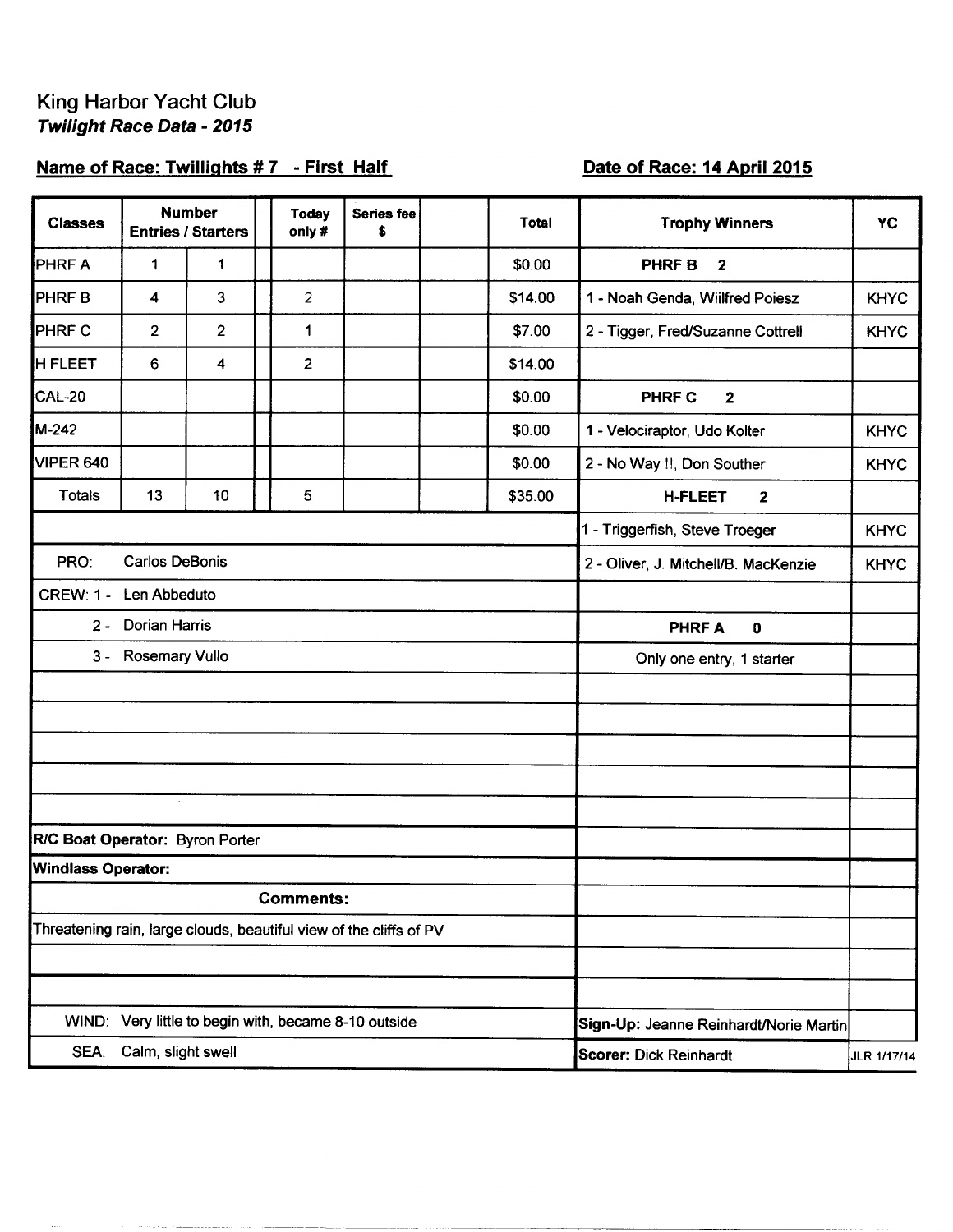

PHRF-A

PHRE-B

PHRF-C

|                | <b>Rank</b>    | Sail No. | <b>Boat</b>                        |                                                           | Rating | <b>Time</b> | <b>Time</b> | <b>Boat Type</b> | Club        |
|----------------|----------------|----------|------------------------------------|-----------------------------------------------------------|--------|-------------|-------------|------------------|-------------|
| PHRF-A         |                |          | Time on Time / Start Time 18:20:00 |                                                           |        |             |             |                  |             |
|                |                | 4417     | Distraction $(*)$                  | Jeffery Coyle                                             | 36     | 18:45:02    | 00:27:46    | Xp 44            | <b>KHYC</b> |
| <b>PHRE-B</b>  |                |          | Time on Time / Start Time 18:25:00 |                                                           |        |             |             |                  |             |
|                |                | 46879    | Noah Genda                         | Wilfred Poiesz                                            | 81     | 18:51:40    | 00:27:28    | Bravera 29       | <b>KHYC</b> |
|                | $\overline{2}$ | 42757    | Tigger $(*)$                       | Fred & Suzanne Cottrell                                   | 84     | 18:51:48    | 00:27:29    | J 33             | <b>KHYC</b> |
|                | 3              | 56136    | Bella Vita [*]                     | Marty Burke                                               | 75     | 18:51:35    | 00:27:39    | Ben 36.7         | <b>KHYC</b> |
| <b>DNS</b>     | 5              | 87027    | Flying Dutchman (*                 | Jason Herring/ R.Van Kreuninge                            | 90     |             |             | Hobie 33         | <b>KHYC</b> |
| <b>PHRF-C</b>  |                |          | Time on Time / Start Time 18:30:00 |                                                           |        |             |             |                  |             |
|                |                | 46470    | Velociraper NS                     | Udo Kolter                                                | 138    | 18:59:26    | 00:27:48    | $B-25$           | <b>KHYC</b> |
|                | $\overline{2}$ | 97850    | No Way !! $(*)$                    | Don Souther                                               | 138    | 19:00:33    | 00:28:52    | $B-25$           | <b>KHYC</b> |
| <b>H-Fleet</b> |                |          |                                    | PHRF Time on Distance / Start Time 18:35:00 / Dist.3.50 n |        |             |             |                  |             |
|                |                | 7026     | Trigger Fish                       | Steve Troeger                                             | $-162$ | 19:02:55    | 00:37:22    | Beneteau 40.7    | <b>KHYC</b> |
|                | 2              | 27432    | Oliver $(**)$                      | John Mitchell/ Bob MacKenzie                              | $-92$  | 19:10:12    | 00:40:34    | Santana 27       | SMBYR/K     |
|                | 3              | 97668    | Second Wind [*]                    | Jerry Vellutini                                           | $-98$  | 19:10:44    | 00:41:27    | Cal 25           | <b>KHYC</b> |
|                | 4              | 77103    | Ellis Island II $(*)$              | Abercormbie Schilling/Ellis                               | $-7$   | 19:31:02    | 00:56:27    | Cat 34           | <b>BYC</b>  |
| <b>DNS</b>     |                | 37764    | Ni~na $(*)$                        | Rafael Fernandez                                          | $-4$   |             |             | Hunter 30        | <b>KHYC</b> |
| <b>DNS</b>     |                | 56384    | Memi II $(*)$                      | Mike Devine                                               | $-7$   |             |             | ColChal          | <b>KHYC</b> |